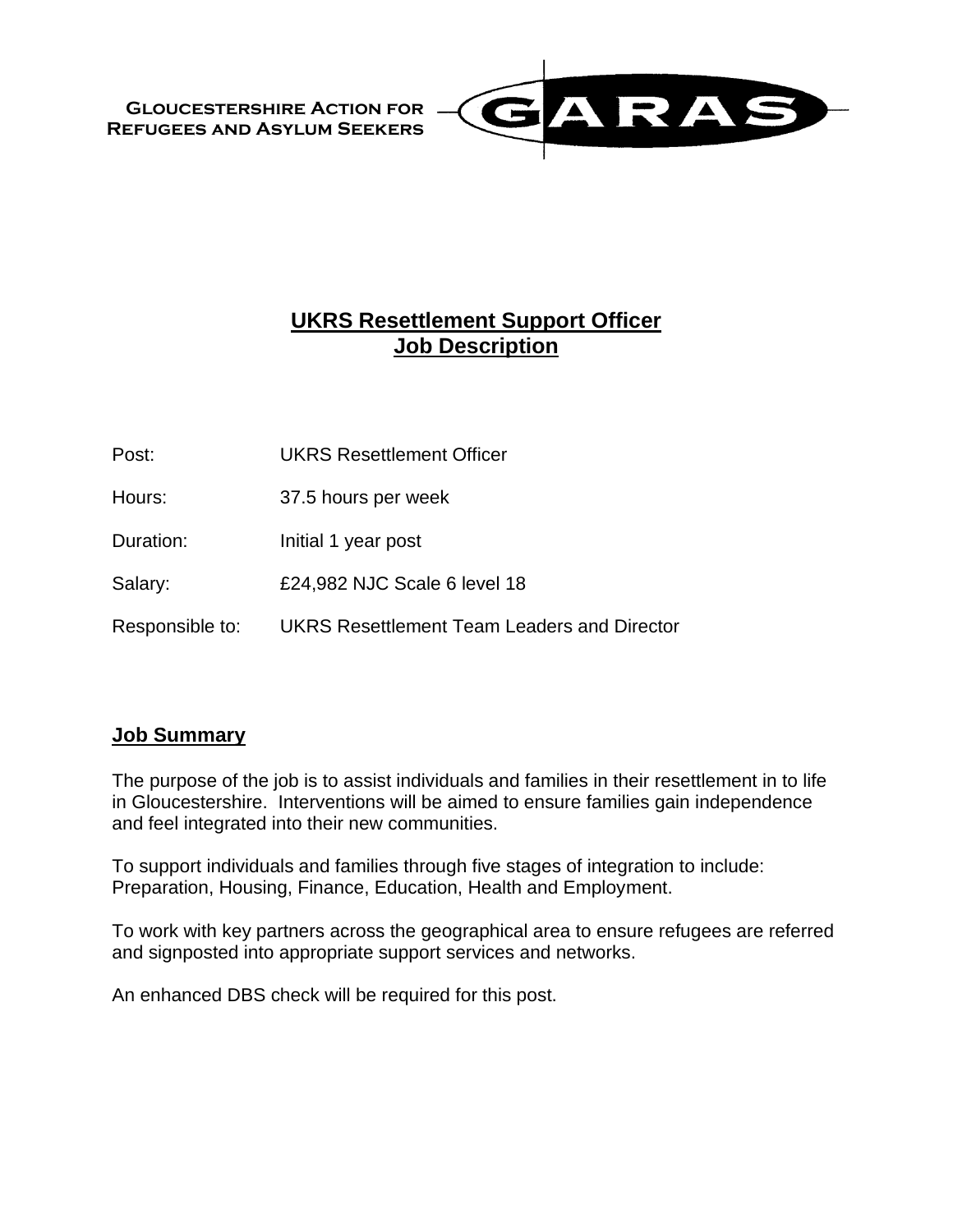#### **Main Duties and Responsibilities**

- To develop and deliver comprehensive support plans for families who are newly arrived and throughout their first years in the UK. This includes reviewing these at regular intervals to ensure they continue to fully meet the needs of all family members.
- To be responsible for managing the full support needs of caseload families including helping them to apply for benefits and learn to manage their finances; organising and ensuring attendance at ESOL classes; facilitating access to medical services including initial health assessments and follow ups; applying for schools and ensuring children are supported to settle in; encouraging attendance at community groups and with other practical arrangements as needed on a bespoke basis.
- To support individuals and families with complex physical and physiological vulnerabilities in order that they are able to link with the help that they need to overcome these as fully as possible.
- To record, monitor and evaluate casework practice and maintain confidential records for each family using in-house data recording systems.
- To manage the transition of allocated families from intensive support to independence by empowering families to understand the systems and develop the skills required to live well in the UK.
- To provide support and advice in a manner which understands the core elements of the refugee journey, the impact of trauma and principles for effective recovery.
- To build and maintain collaborative relationship with partner agencies and community services to provide effective support for families. This will include Benefits, Housing, English Learning, Healthcare and Social Care providers as well as others as needed.
- To help other agencies understand the needs of the families of this programme and to help to avoid misunderstandings between parties due to cultural and language differences.
- To connect families with meaningful engagement opportunities to enable them to build community connections and networks, develop confidence and learn new skills to improve their well-being.
- To manage workload effectively using flexibility and adaptability, to ensure a good balance between competing priorities such as urgent client issues, pro-active casework support, medium to long term plans and other project work. This will include providing regular updates on all areas of work to the UKRS Resettlement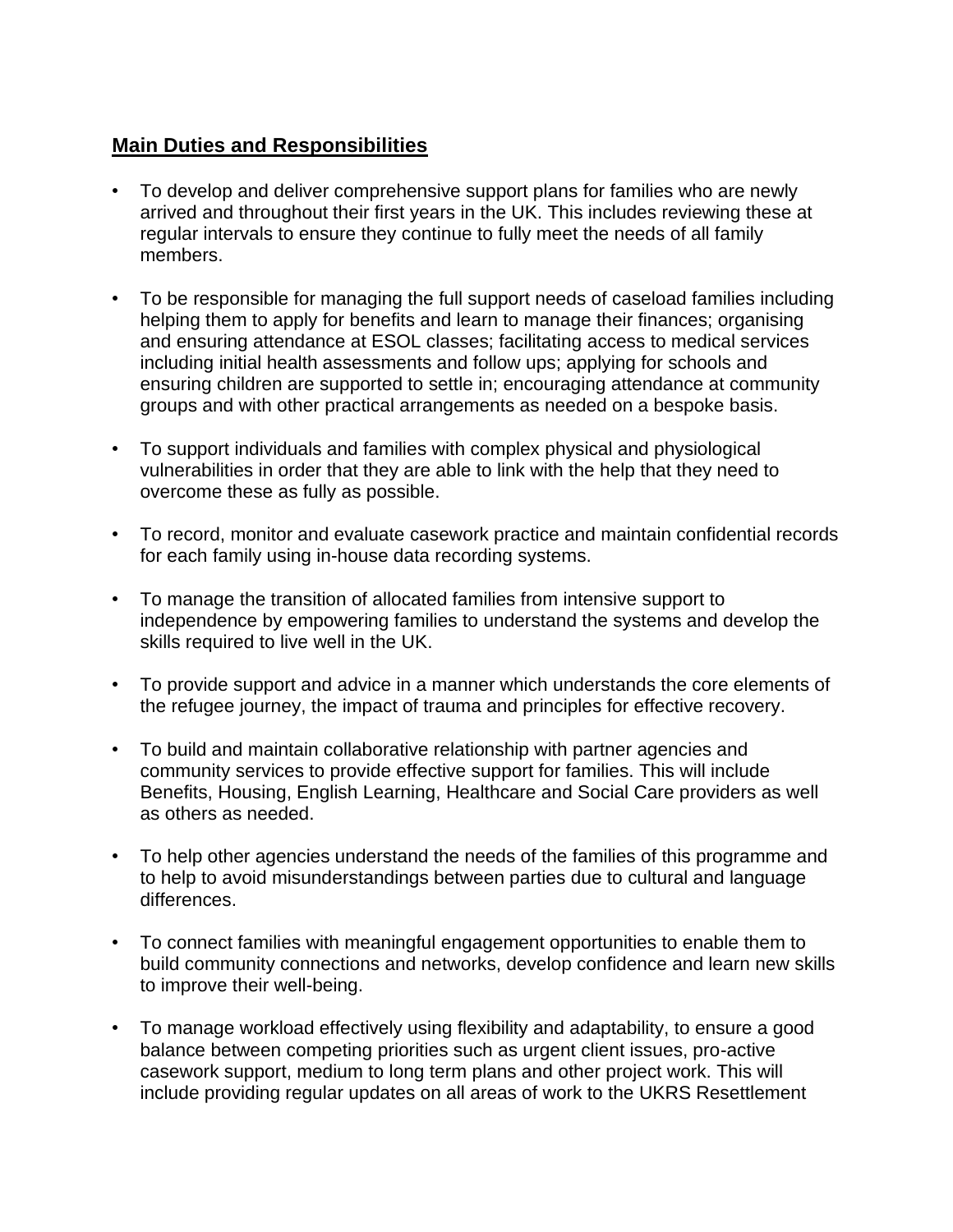Team Leaders.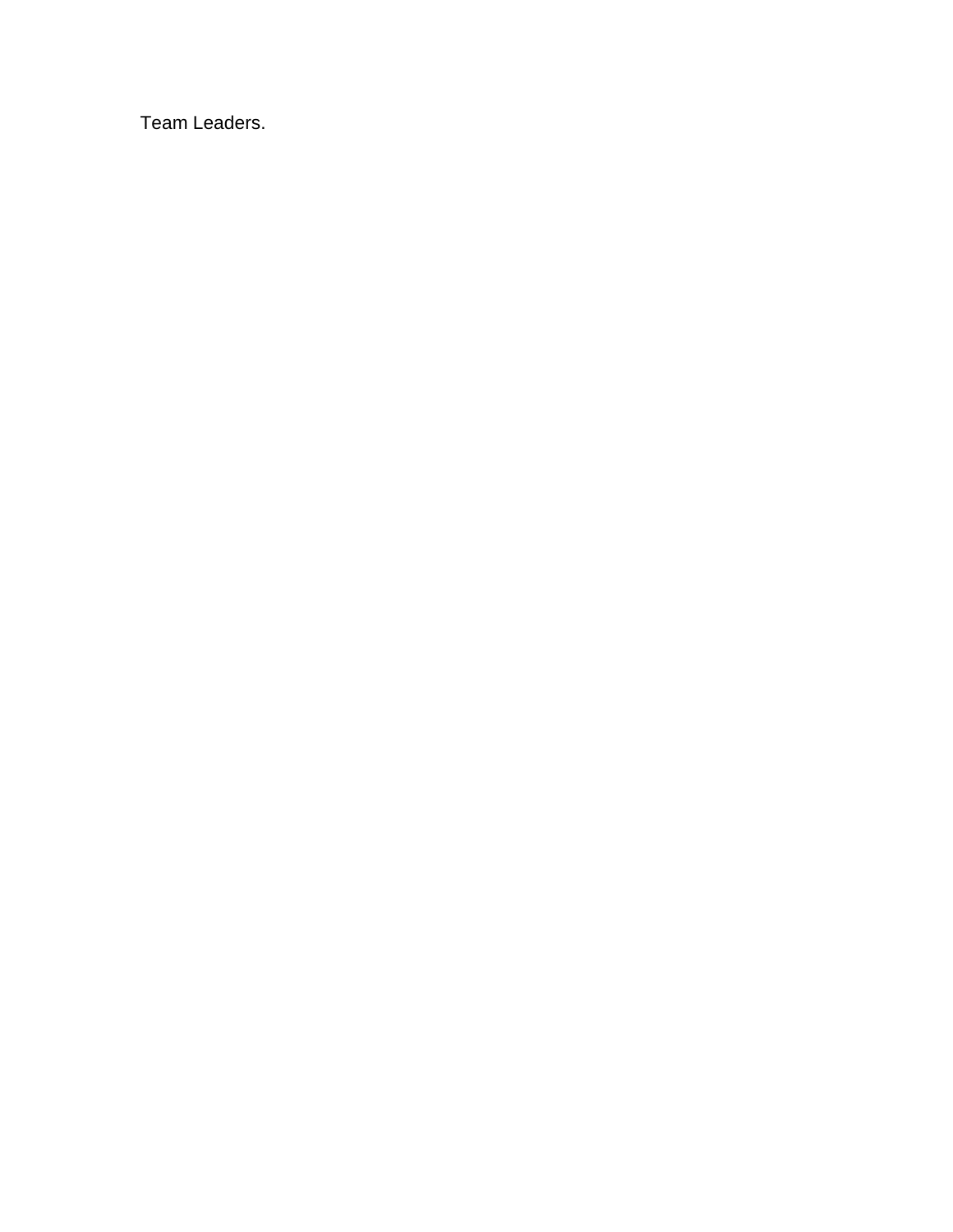#### **Professional Development**

- Keep up to date with legislation, policies and procedures and undertake appropriate training particularly with migration.
- Undertake cultural awareness training where appropriate and understanding of UK processes in order to assist the new families as they settle.

## **Administration**

- Use IT, maintain accurate records and GARAS diary.
- Prepare for and attend supervision sessions, team meetings, staff meetings and meetings with external partners.

## **Other Duties & Responsibilities**

- To demonstrate commitment to the aims, principles and policies of the UKRS project.
- Abide by health and safety guidelines and share responsibility for own safety and that of colleagues.
- To abide by GARAS' confidentiality requirements.
- To maintain relevant professional boundaries.
- To undertake any other duties and tasks as may lie within the scope of this post.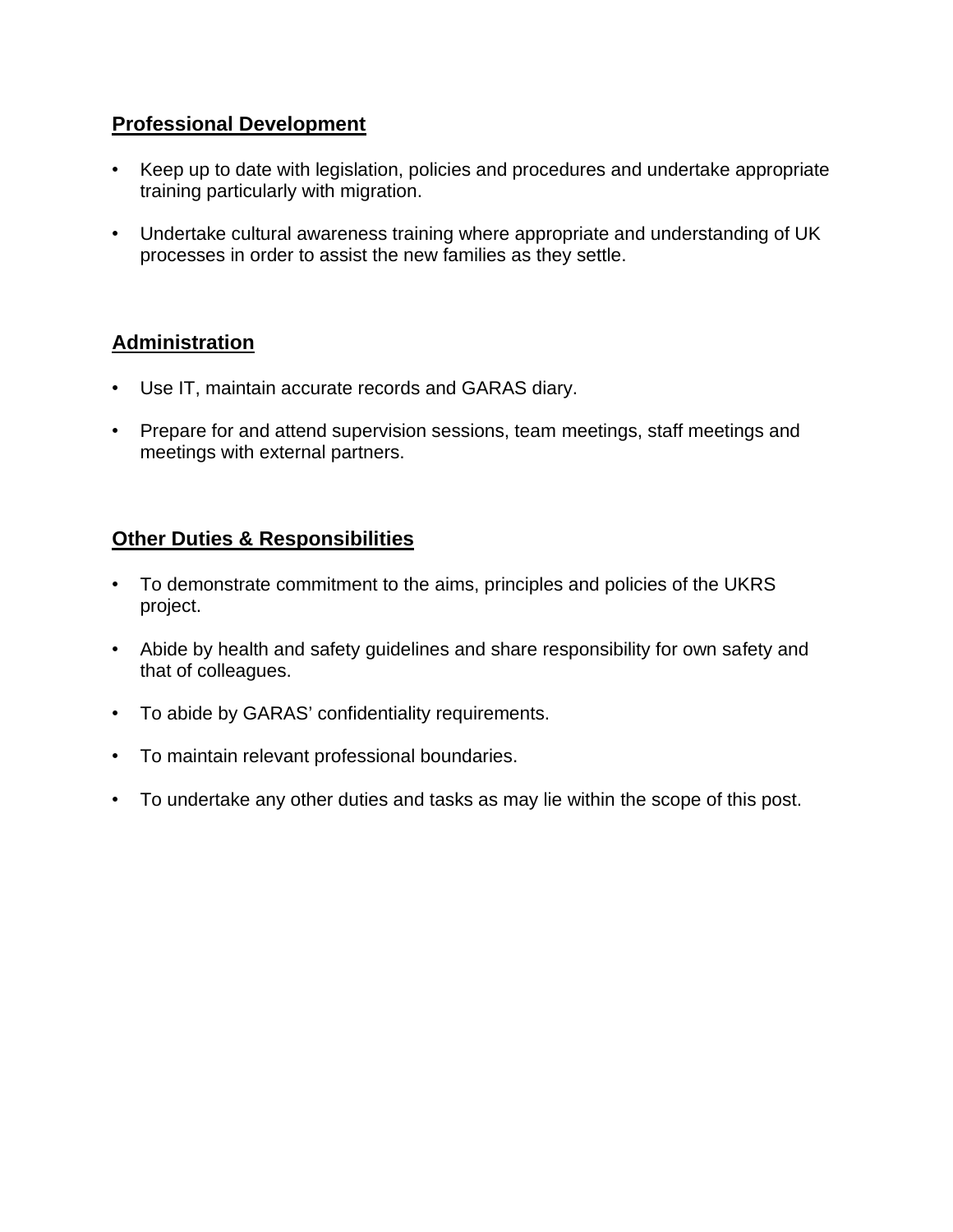# **Person Specification**

*Candidates will be shortlisted on the following specifications and need to address each of them in their application.*

*All relevant experience whether paid or voluntary, in the UK or overseas may be included. GARAS values different and creative ways of working.*

## **Essential**

- Experience of providing advice and support to vulnerable people.
- A strong understanding of services available and the needs of refugees moving to the UK.
- A willingness to learn quickly and develop new skills to support your client group.
- A good understanding/experience of the processes in relation to the following systems: Benefit, Education, Health and Social Care, Housing, and Financial Management.
- The ability to prioritise tasks, to identify and work to deadlines and to manage time effectively under your own initiative.
- The ability to communicate effectively and sensitively with clients, and to manage difficult situations.
- An understanding for the need of confidentiality and a non-judgmental approach to service delivery.
- Ability to work as part of a team and to work collaboratively and professionally with external agencies, community representatives, colleagues and volunteers.
- Ability to use IT.
- Ability to work flexible hours to meet the needs of the service. This includes occasional evening and weekend emergency calls.
- To have and hold a full clean driver's license and have access to a vehicle.

#### **Desirable**

• Experience of working directly with refugees. Knowledge of the core components of